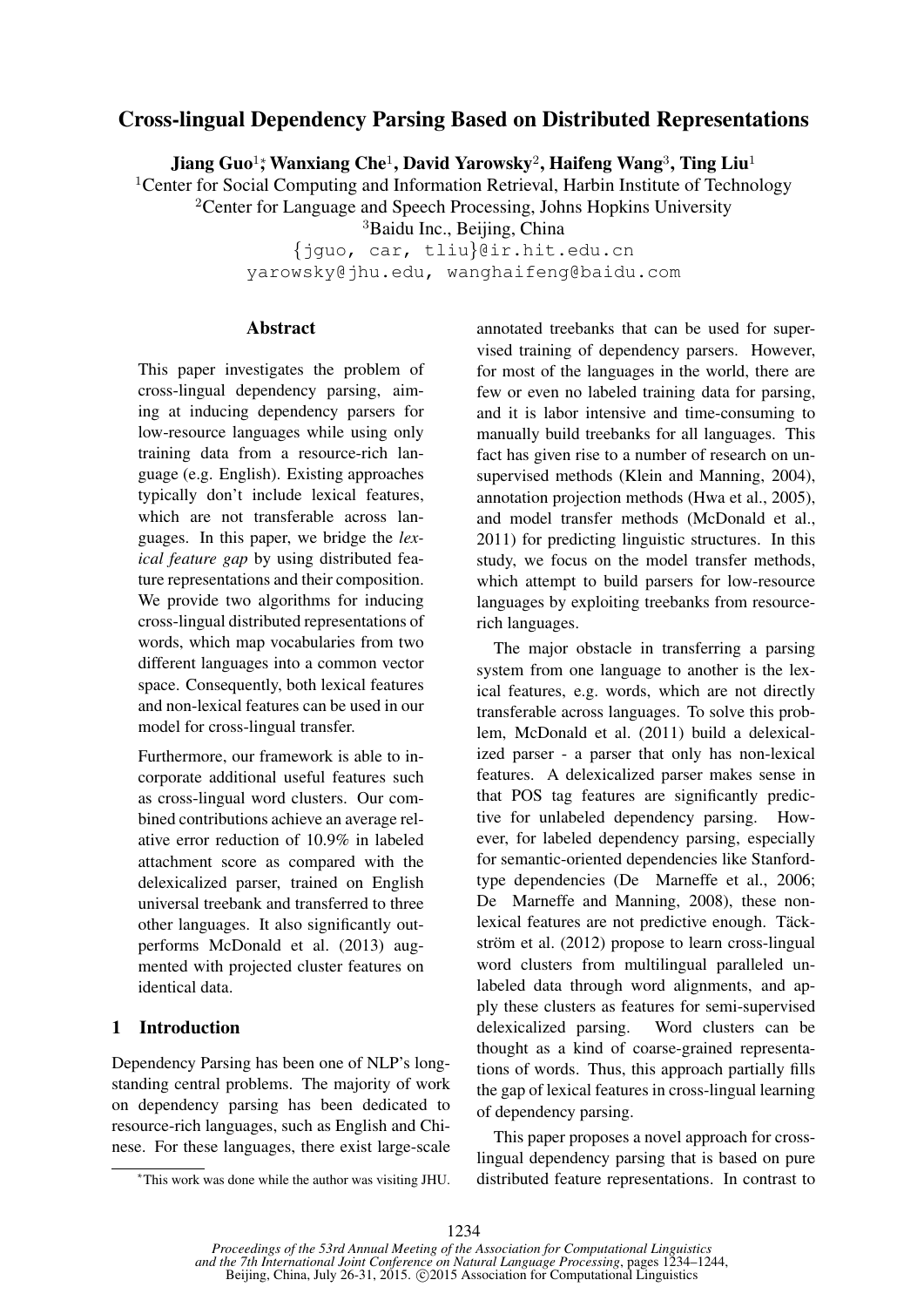the discrete lexical features used in traditional dependency parsers, distributed representations map symbolic features into a continuous representation space, that can be shared across languages. Therefore, our model has the ability to utilize both lexical and non-lexical features naturally. Specifically, our framework contains two primary components:

- A neural network-based dependency parser. We expect a non-linear model for dependency parsing in our study, because distributed feature representations are shown to be more effective in non-linear architectures than in linear architectures (Wang and Manning, 2013). Chen and Manning (2014) propose a transition-based dependency parser using a neural network architecture, which is simple but works well on several datasets. Briefly, this model simply replaces the predictor in transition-based dependency parser with a well-designed neural network classifier. We will provide explanations for the merits of this model in Section 3, as well as how we adapt it to the cross-lingual task.
- Cross-lingual word representation learning. The key to filling the *lexical feature gap* is to project the representations of these features from different languages into a common vector space, preserving the translational equivalence. We will study and compare two approaches of learning cross-lingual word representations in Section 4. The first approach is robust projection, and the second approach is based on canonical correlation analysis. Both approaches are simple to implement and are scalable to large data.

We evaluate our model on the universal multilingual treebanks (McDonald et al., 2013). Case studies include transferring from English to German, Spanish and French. Experiments show that by incorporating lexical features, the performance of cross-lingual dependency parsing can be improved significantly. By further embedding crosslingual cluster features (Täckström et al., 2012), we achieve an average relative error reduction of 10.9% in labeled attachment score (LAS), as compared with the delexicalized parsers. It also significantly outperforms McDonald et al. (2013) augmented with cluster features on identical data. The original major contributions of this paper include:



Figure 1: An example labeled dependency tree.

- We propose a novel and flexible cross-lingual learning framework for dependency parsing based on distributed representations, which can effectively incorporate both lexical and non-lexical features.
- We present two novel and effective approaches for inducing cross-lingual word representations, that bridge the *lexical feature gap* in cross-lingual dependency parsing.
- We show that cross-lingual word cluster features can be effectively embedded into our model, leading to significant additive improvements.

# 2 Background

### 2.1 Dependency Parsing

Given an input sentence  $x = w_0w_1...w_n$ , the goal of dependency parsing is to build a dependency tree (Figure 1), which can be denoted by  $d =$  $\{(h, m, l) : 0 \le h \le n; 0 < m \le n, l \in \mathcal{L}\}\)$ .  $(h, m, l)$ indicates a directed arc from the head word  $w<sub>h</sub>$  to the modifier  $w_m$  with a dependency label l, and  $\mathcal L$ is the label set. The mainstream models that have been proposed for dependency parsing can be described as either graph-based models or transitionbased models (McDonald and Nivre, 2007).

Graph-based models view the parsing problem as finding the highest scoring tree from a directed graph. The score of a dependency tree is typically factored into scores of some small structures (e.g. arcs) depending on the order of a model. Transition-based models aim to predict a transition sequence from an initial parser state to some terminal states, depending on the parsing history. This approach has a lot of interest since it is fast (linear time) and can incorporate rich non-local features (Zhang and Nivre, 2011).

It has been considered that simple transitionbased parsing using greedy decoding and local training is not as accurate as graph-based parsers or transition-based parsers with beam-search and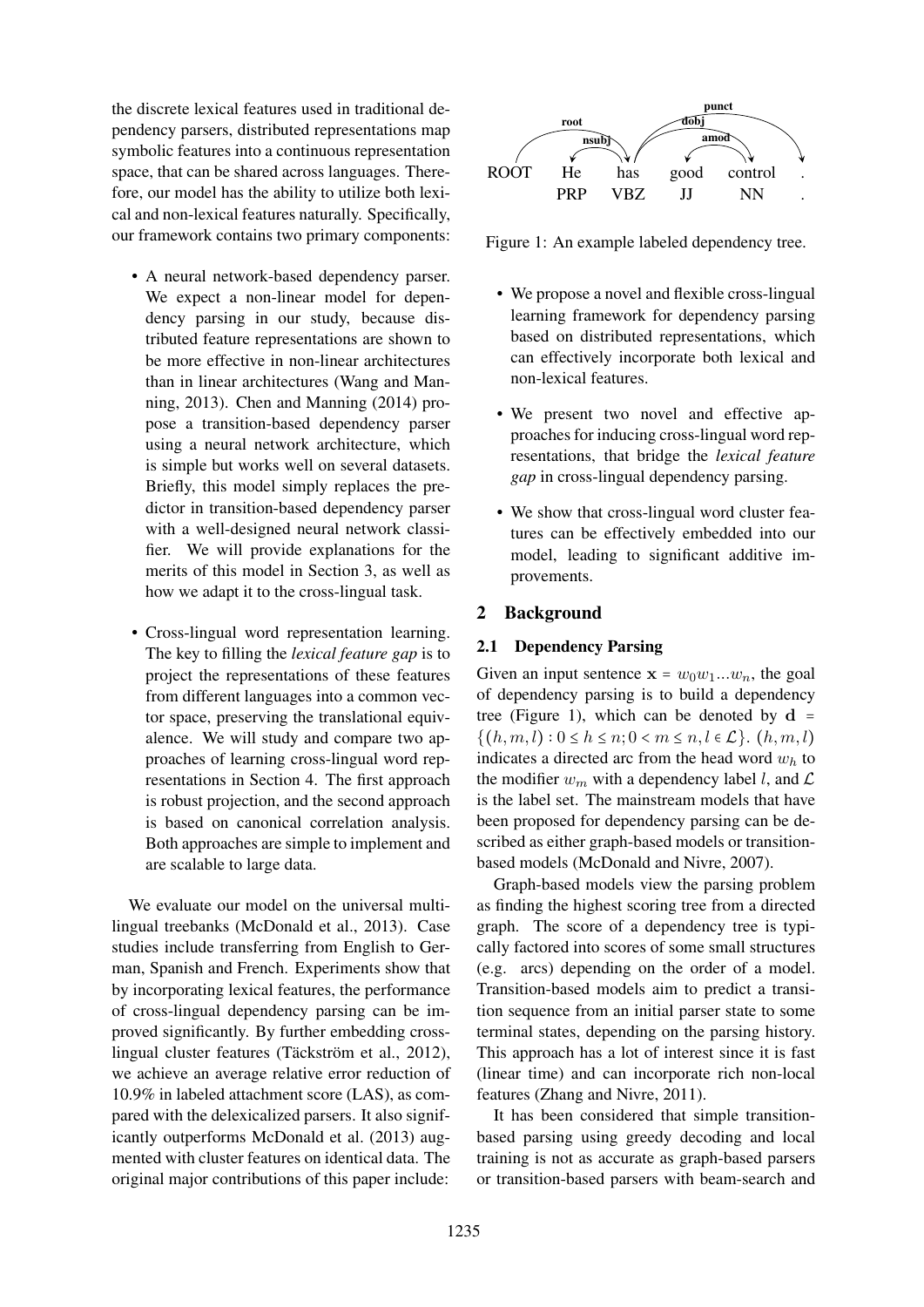global training (Zhang and Clark, 2011). Recently, Chen and Manning (2014) show that greedy transition-based parsers can be greatly improved by using a well-designed neural network architecture. This approach can be considered as a new paradigm of parsing, in that it is based on pure distributed feature representations. In this study, we choose Chen and Manning's architecture to build our basic dependency parsing model.

### 2.2 Distributed Representations for NLP

In recent years, there has been a trend in the NLP research community of learning distributed representations for different natural language units, from morphemes, words and phrases, to sentences and documents. Using distributed representations, these symbolic units are embedded into a lowdimensional and continuous space, thus it is often referred to as *embeddings*. 1

In general, there are two major ways of applying distributed representations to NLP tasks. First, they can be fed into existing supervised NLP systems as augmented features in a semi-supervised manner. This kind of approach has been adopted in a variety of applications (Turian et al., 2010). Despite its simplicity and effectiveness, it has been shown that the potential of distributed representations cannot be fully exploited in the generalized linear models which are adopted in most of the existing NLP systems (Wang and Manning, 2013). One remedy is to discretize the distributed feature representations, as studied in Guo et al. (2014). However, we believe that a non-linear system, e.g. a neural network, is a more powerful and effective solution. Some decent progress has already been made in this paradigm of NLP on various tasks (Collobert et al., 2011; Chen and Manning, 2014; Sutskever et al., 2014).

# 3 Transition-based Dependency Parsing: A Neural Network Architecture

In this section, we first briefly describe transitionbased dependency parsing and the *arc-standard* parsing algorithm. Then we revisit the neural network architecture for transition-based dependency parsing proposed by Chen and Manning (2014).

As discussed in Section 2.1, transition-based parsing aims to predict a transition sequence from an initial parser state to the terminal state. Each state is conventionally regarded as a *configuration*,



Figure 2: Neural network model for dependency parsing. The *Cluster* features are introduced in Section 5.2.

which typically consists of a *stack* S, a *buffer* B, and a partially derived forest, i.e. a set of dependency arcs A. Given an input word sequence  $x =$  $w_1w_2, ..., w_n$ , the initial *configuration* can be represented as a tuple:  $\langle [w_0]_S, [w_1w_2, ..., w_n]_B, \emptyset \rangle$ , and the terminal *configuration* is  $\langle [w_0]_S, [g_, A \rangle,$ where  $w_0$  is a pseudo word indicating the *root* of the whole dependency tree. We consider the *arc-standard* algorithm (Nivre, 2004) in this paper, which defines three types of transition actions: LEFT-ARC(l), RIGHT-ARC(l), and SHIFT, l is the dependency label.

The typical approach for greedy *arc-standard* parsing is to build a multi-class classifier (e.g., SVM, MaxEnt) of predicting the transition action given a feature vector extracted from a specific *configuration*. While conventional feature engineering suffers from the problem of *sparsity*, *incompleteness* and *expensive feature computation* (Chen and Manning, 2014), the neural network model provides a potential solution.

The architecture of the neural network-based dependency parsing model is illustrated in Figure 2. Primarily, three types of information are extracted from a *configuration* in Chen and Manning's model: word features, POS features and label features respectively. In this study, we add *distance* features indicating the distance between two items, and *valency* features indicating the number of children for a given item (Zhang and Nivre,

<sup>&</sup>lt;sup>1</sup>In this paper, these two terms are used interchangeably.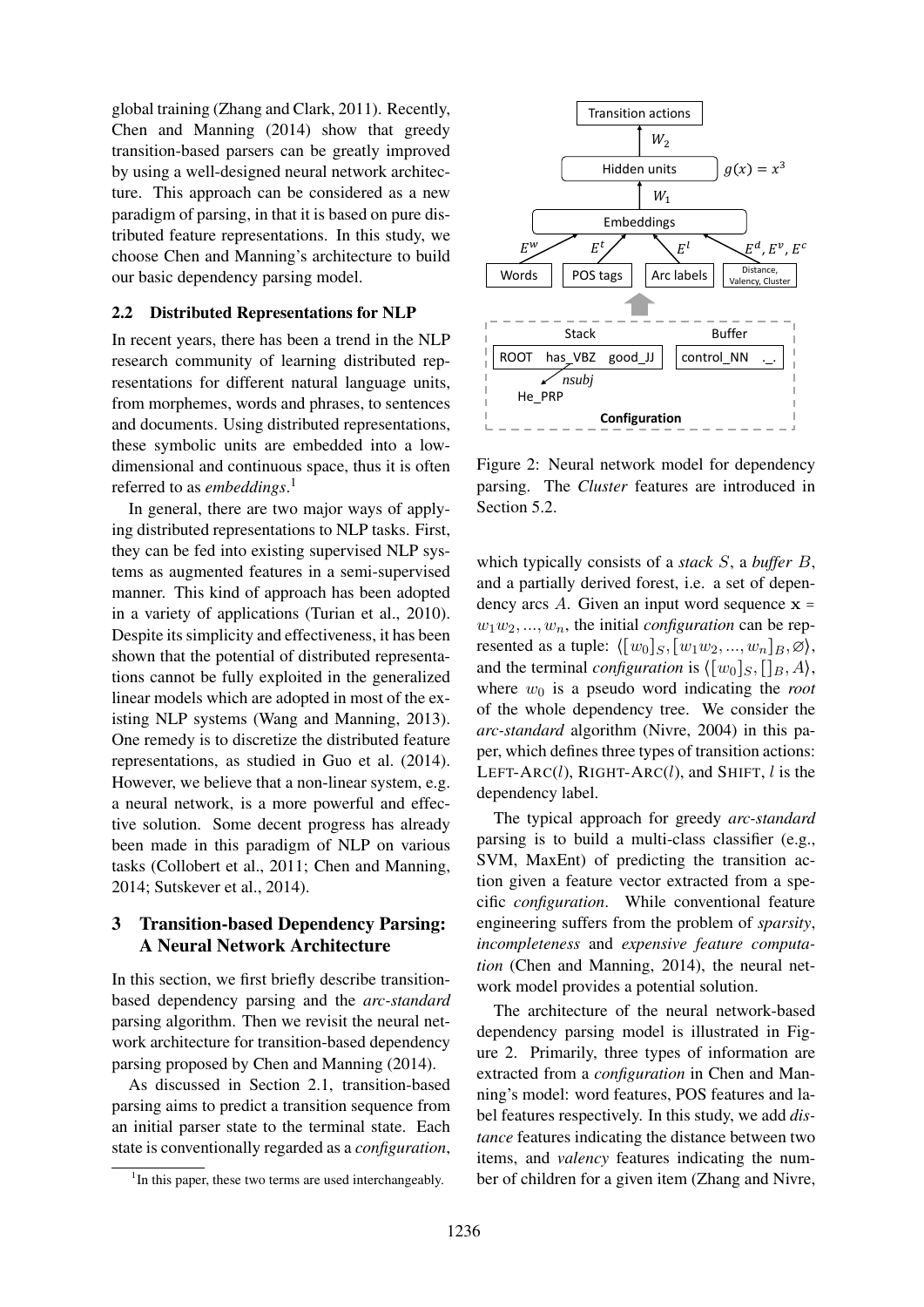| Word features                                                              |
|----------------------------------------------------------------------------|
| $E_{S_i}^w, E_{B_i}^w, i = 0, 1, 2$                                        |
| $E_{lc1(S_i)}^w, E_{rc1(S_i)}^w, E_{lc2(S_i)}^w, E_{rc2(S_i)}^w, i = 0, 1$ |
| $E_{lc1(lc1(S_i))}^w, E_{rc1(rc1(S_i))}^w, i = 0, 1$                       |
| <b>POS features</b>                                                        |
| $E_{S_i}^t, E_{B_i}^t, i = 0, 1, 2$                                        |
| $E_{lc1(S_i)}^t, E_{rc1(S_i)}^t, E_{lc2(S_i)}^t, E_{rc2(S_i)}^t, i = 0, 1$ |
| $E_{lc1(lcl(S_i))}^t, E_{rc1(rc1(S_i))}^t, i = 0, 1$                       |
| <b>Label features</b>                                                      |
| $E_{lc1(S_i)}^l, E_{rc1(S_i)}^l, E_{lc2(S_i)}^l, E_{rc2(S_i)}^l, i = 0, 1$ |
| $E_{lc1(lc1(S_i))}^l, E_{rc1(rc1(S_i))}^l, i = 0, 1$                       |
| Distance: $E_{(S_0,S_1)}^d, E_{(S_0,B_0)}^d$                               |
| Valency: $E_{S_0}^{lv}, E_{S_1}^{lv}, E_{S_1}^{rv}$                        |

Table 1: Feature templates of the neural network parsing model.  $E_p^w, E_p^t, E_p^l, E_p^d, E_p^{lv}, E_p^{rv}$  indicate the {word, POS, label, distance, left/right valency embeddings of the element at position  $p$ , correspondingly. lc1 / rc1 is the first child in the left / right,  $lc2$  /  $rc2$  is the second child in the left / right.  $S_i$  and  $B_i$  refer to the  $i^{th}$  elements respectively in the *stack* and *buffer*.

2011). All of these features are projected to an embedding layer via corresponding embedding matrices, which will be estimated through the training process. The complete feature templates used in our system are shown in Table 1. Then, feature compositions are performed at the hidden layer via a cube activation function:  $g(x) = x^3$ .

The cube activation function can be viewed as a special case of low-rank tensor. Formally,  $g(x)$ can be expanded as:

$$
g(w_1x_1 + ... + w_mx_m + b) =
$$
  
\n
$$
\sum_{i,j,k} (w_iw_jw_k)x_ix_jx_k + \sum_{i,j} b(w_iw_j)x_ix_j + ...
$$

If we treat the bias term as  $b \times x_0$  where  $x_0$  = 1, then the weight corresponding to each feature combination  $x_i x_j x_k$  is  $w_i w_j w_k$ , which is exactly the same as a rank-1 component tensor in the lowrank form using CP tensor decomposition (Cao and Khudanpur, 2014). Consequently, the cube activation function implicitly derives full feature combinations. An advantage of the cube activation function is that it is flexible for adding extra features to the input. In fact, we can add as many features as possible to the input layer to improve the parsing accuracy. We will show in Section 5.2 that the Brown cluster features can be readily incorporated into our model.

Cross-lingual Transfer. The idea of crosslingual transfer using the parser we examined above is straightforward. In contrast to traditional approaches that have to discard rich lexical features (delexicalizing) when transferring models from one language to another, our model can be transferred using the full model trained on the source language side, i.e. English.

Since the non-lexical feature (POS, label, distance, valency) embeddings are directly transferable between languages, $2$  the key component of this framework is the cross-lingual learning of lexical feature embeddings, i.e. word embeddings. Once the cross-lingual word embeddings are induced, we first learn a dependency parser at the source language side. After that, the parser will be directly used for parsing target language data.

# 4 Cross-lingual Word Representation Learning

Prior to introducing our approaches for crosslingual word representation learning, we briefly review the basic model for learning monolingual word embeddings, which constitutes a subprocedure of the cross-lingual approaches.

#### 4.1 Continuous Bag-of-Words Model

Various approaches have been studied for learning word embeddings from large-scale plain texts. In this study, we consider the Continuous Bag-of-Words (CBOW) model (Mikolov et al., 2013) as implemented in the open-source toolkit word2vec.<sup>3</sup> The basic principle of the CBOW model is to predict each individual word in a sequence given the bag of its context words within a fixed window size as input, using a log-linear classifier. This model avoids the non-linear transformation in hidden layers, and hence can be trained with high efficiency.

With large window size, grouped words using the resulting word embeddings are more topically similar; whereas with small window size, the grouped words will be more syntactically similar. So we set the window size to 1 in our parsing task.

Next, we introduce our approach for inducing bilingual word embeddings. In general, we expect our bilingual word embeddings to preserve translational equivalences. For example, "cooking" (English) should be close to its translation: "kochen" (German) in the embedding space.

<sup>2</sup> POS tags are language-independent here since we use the universal POS tags (Section 5).

<sup>3</sup>http://code.google.com/p/word2vec/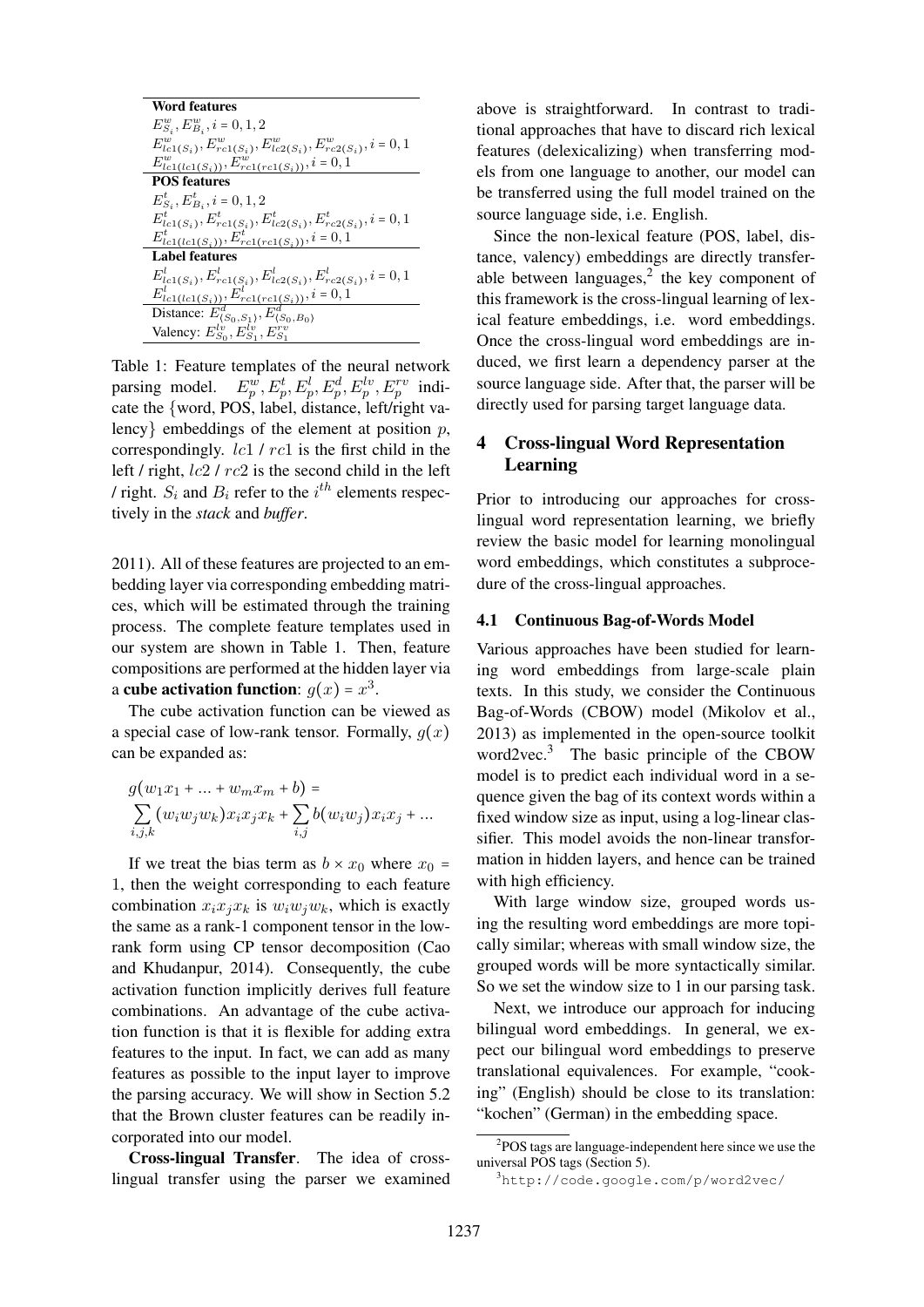#### 4.2 Robust Alignment-based Projection

Our first method for inducing cross-lingual word embeddings has two stages. First, we learn word embeddings from a source language (S) corpora as in the monolingual case, and then project the monolingual word embeddings to a target language (T), based on word alignments.

Given a sentence-aligned parallel corpus  $D$ , we first conduct unsupervised bidirectional word alignment, and then collect an alignment dictionary. Specifically, in each word-aligned sentence pair of  $D$ , we keep all alignments with conditional alignment probability exceeding a threshold  $\delta = 0.95$  and discard the others. Specifically, let  $\mathcal{A}^{T|S} = \{ (w_i^T, w_j^S, c_{i,j}), i = 1, 2, ..., N_T; j = 1, 2, ..., N_T \}$  $1, 2, ..., N<sub>S</sub>$  be the alignment dictionary, where  $c_{i,j}$  is the number of times when the  $i^{th}$  target word  $w_i^T$  is aligned to the  $j^{th}$  source word  $w_j^S$ . N<sub>S</sub> and  $N_T$  are vocabulary sizes. We use the shorthand  $(i, j) \in \mathcal{A}^{T|S}$  to denote a word pair in  $\mathcal{A}^{T|S}$ . The projection can be formalized as the weighted average of the embeddings of translation words:

$$
v(w_i^T) = \sum_{(i,j)\in \mathcal{A}^T|S} \frac{c_{i,j}}{c_{i,\cdot}} \cdot v(w_j^S)
$$
 (1)

where  $c_{i,:} = \sum_j c_{i,j}, v(w)$  is the embedding of w.

Obviously, the simple projection method has one drawback, it only assigns word embeddings for those target language words that occur in the word aligned data, which is typically smaller than the monolingual datasets. Therefore, in order to improve the robustness of projection, we utilize a morphology-inspired mechanism, to propagate embeddings from in-vocabulary words to out-ofvocabulary (OOV) words. Specifically, for each OOV word  $w_{oov}^T$ , we extract a list of candidate words that is similar to it in terms of *edit distance*, and then set the averaged vector as the embedding of  $w_{oov}^T$ . Formally,

$$
v(w_{oov}^T) = Avg(v(w'))
$$
  
where  $C = \{w|EditDist(w_{oov}^T, w) \le \tau\}$  (2)

To reduce noise, we choose a small *edit distance* threshold  $\tau = 1$ .

#### 4.3 Canonical Correlation Analysis

The second approach we consider is similar to Faruqui and Dyer (2014), which use CCA to improve monolingual word embeddings with multilingual correlation. CCA is a way of measur-



Figure 3: CCA for cross-lingual word representation learning.

ing the linear relationship between multidimensional variables. For two multidimensional variables, CCA aims to find two projection matrices to map the original variables to a new basis (lowerdimensional), such that the correlation between the two variables is maximized.

Let's treat CCA as a blackbox here, and see how to apply CCA for inducing bilingual word embeddings. Suppose there are already two pre-trained monolingual word embeddings (e.g. English and German):  $\Sigma \in \mathbb{R}^{n_1 \times d_1}$  and  $\Omega \in \mathbb{R}^{n_2 \times d_2}$ . At the first step, we extract a one-to-one alignment dictionary  $\mathcal{D}: \Sigma' \leftrightarrow \Omega'$  from the alignment dictionary  $\mathcal{A}^{S|T}$ .<sup>4</sup> Here,  $\Sigma' \subseteq \Sigma$ , indicating that every word in  $\Sigma'$  is translated to one word in  $\Omega' \subseteq \Omega$ , and vice versa.

The process is illustrated in Figure 3. Denoting the dimension of resulting word embeddings by  $d \leq min(d_1, d_2)$ . First, we derive two projection matrices  $V \in \mathbb{R}^{d_1 \times d}$ ,  $W \in \mathbb{R}^{d_2 \times d}$  respectively for  $\Sigma'$  and  $\Omega'$  using CCA:

$$
V, W = CCA(\Sigma', \Omega')
$$
 (3)

Then,  $V$  and  $W$  are used to project the entire vocabulary  $\Sigma$  and  $\Omega$ :

$$
\Sigma^* = \Sigma V, \quad \Omega^* = \Omega W \tag{4}
$$

where  $\Sigma^* \in \mathbb{R}^{n_1 \times d}$  and  $\Omega^* \in \mathbb{R}^{n_2 \times d}$  are the resulting word embeddings for our cross-lingual task.

Contrary to the projection approach, CCA assigns embeddings for every word in the monolingual vocabulary. However, one potential limitation is that CCA assumes linear transformation of word embeddings, which is difficult to satisfy.

 ${}^4\mathcal{A}^{T|S}$  is also worth trying, but we observed slight perfor-A is also worth trying, but we observed<br>mance degradation in our experimental setting.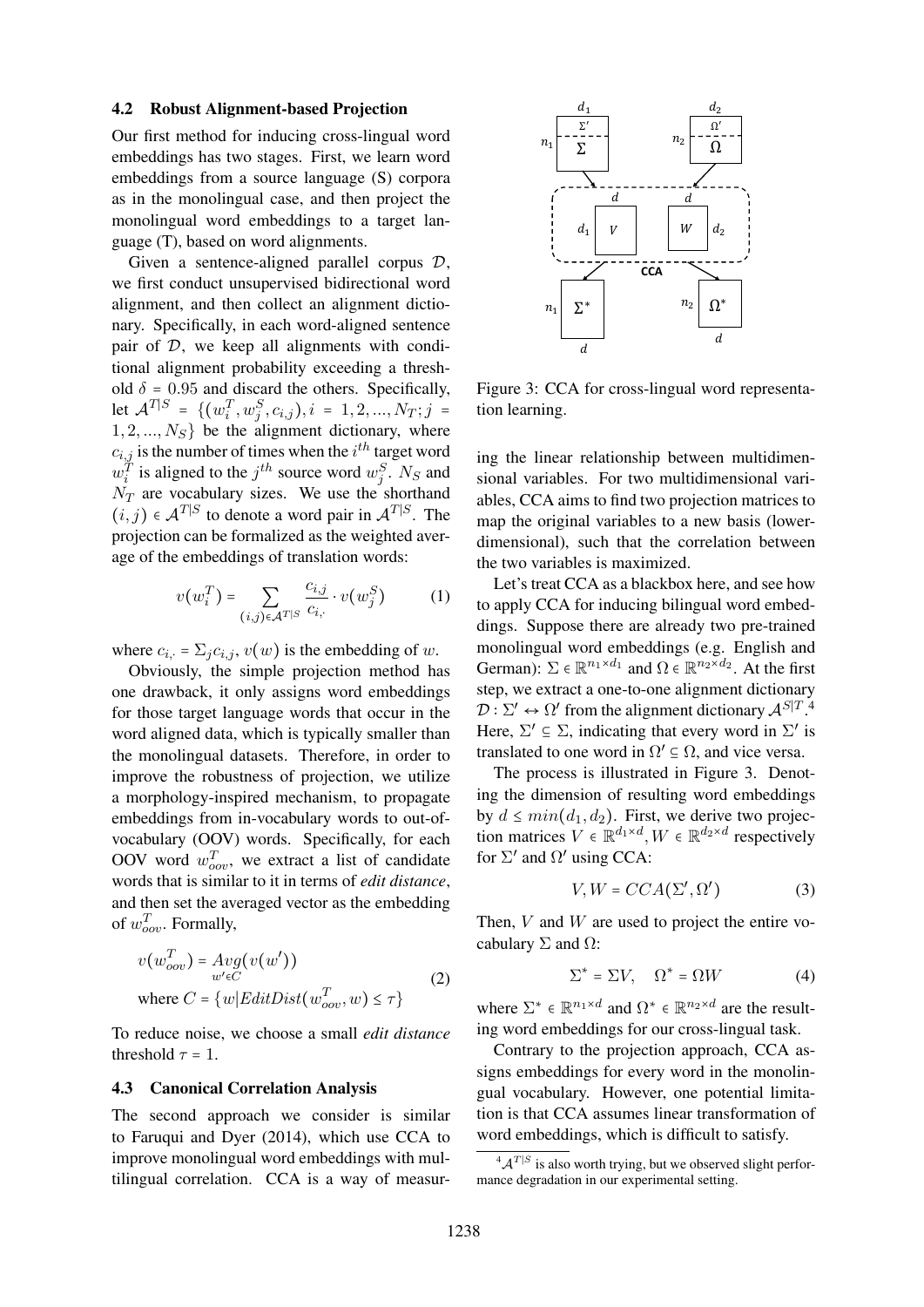Note that both approaches can be generalize to lower-resource languages where parallel bitexts are not available. In that way, the dictionary  $\mathcal A$  can be readily obtained either using bilingual lexicon induction approaches (Koehn and Knight, 2002; Mann and Yarowsky, 2001; Haghighi et al., 2008), or from resources like Wiktionary<sup>5</sup> and Panlex.<sup>6</sup>

### 5 Experiments

### 5.1 Data and Settings

For the pre-training of word embeddings, we use the WMT-2011 monolingual news corpora for English, German and Spanish.<sup>7</sup> For French, we combined the WMT-2011 and WMT-2012 monolingual news corpora.<sup>8</sup> We obtained the word alignment counts using the *fast-align* toolkit in cdec (Dyer et al., 2010) from the parallel news commentary corpora (WMT 2006-10) combined with the Europarl corpus for English-{German, Spanish, French}. 9

For the training of the neural network dependency parser, we set the number of hidden units to 400. The dimension of embeddings for different features are shown in Table 2.

|  | POS   Label   Dist.   Val. |  | Cluster |
|--|----------------------------|--|---------|
|  |                            |  |         |

Table 2: Dimensions of feature embeddings.

Adaptive stochastic gradient descent (Ada-Grad) (Duchi et al., 2011) is used for optimization. For the CCA approach, we use the implementation of Faruqui and Dyer (2014). The dimensions of the monolingual embeddings  $(d_1, d_2)$  and the resulting bilingual embeddings are set to 50 equally.

We employ the universal dependency treebanks proposed by McDonald et al. (2013) for a reliable evaluation of our approach for cross-lingual dependency parsing. The universal multilingual treebanks are annotated using the universal POS tagset (Petrov et al., 2011) which contains 12 POS tags, as well as the universal dependencies which contains 42 relations. We follow the standard split of the treebanks for every language (DE, ES, and  $FR$ ).<sup>10</sup>

#### 5.2 Baseline Systems

We compare our approach with three systems. For the first baseline, we evaluate the delexicalized transfer of our parser [DELEX], in which we only use non-lexical features.

We also compare our approach with the delexicalized parser in McDonald et al. (2013) [McD13], who used a perceptron-trained transition-based parser with a beam of size 8, along with rich nonlocal features (Zhang and Nivre, 2011).

Furthermore, we augment cross-lingual word clusters to the perceptron-based delexicalized parser, as proposed in Täckström et al. (2012). We use the same alignment dictionary as described in Section 4 to induce the cross-lingual word clusters. We re-implement the PROJECTED cluster approach in Täckström et al.  $(2012)$ , which assigns a target word to the cluster with which it is most often aligned:

$$
c(w_i^T) = \arg\max_{k} \sum_{(i,j)\in\mathcal{A}^{T|S}} c_{i,j} \cdot \mathbb{1}[c(w_j^S) = k]
$$

This method also has the drawback that words that do not occur in the alignment dictionary (OOV) cannot be assigned a cluster. Therefore, we use the same strategy as described in Section 4.2 to find the most likely clusters for the OOV words. Instead of the clustering model of Uszkoreit and Brants (2008), we use Brown clustering (Brown et al., 1992) to induce hierarchical word clusters, where each word is represented as a bit-string. We use the same word cluster feature templates from Täckström et al.  $(2012)$ , and set the number of Brown clusters to 256.

#### 5.3 Experimental Results

All of the parsing models are trained using the development data from English for early-stopping. Table 3 lists the results of the cross-lingual transfer experiments for dependency parsing. Table 4 further summarizes each of the experimental gains detailed in Table 3.

Our delexicalized system obtains slightly lower performance than those reported in McDonald et al. (2013) (McD13), because we're using

<sup>5</sup>https://www.wiktionary.org/

<sup>6</sup>http://panlex.org/

<sup>7</sup>http://www.statmt.org/wmt11/

<sup>8</sup>http://www.statmt.org/wmt12/

<sup>9</sup>http://www.statmt.org/europarl/

<sup>10</sup>http://code.google.com/p/uni-dep-tb/.

Before this dataset was carried out, the CoNLL multilingual dependency treebanks (Buchholz and Marsi, 2006) were often used for evaluation. However, the major problem is that the dependency annotations vary for different languages (e.g. the choice of lexical versus functional head), which makes it impossible to evaluate the LAS.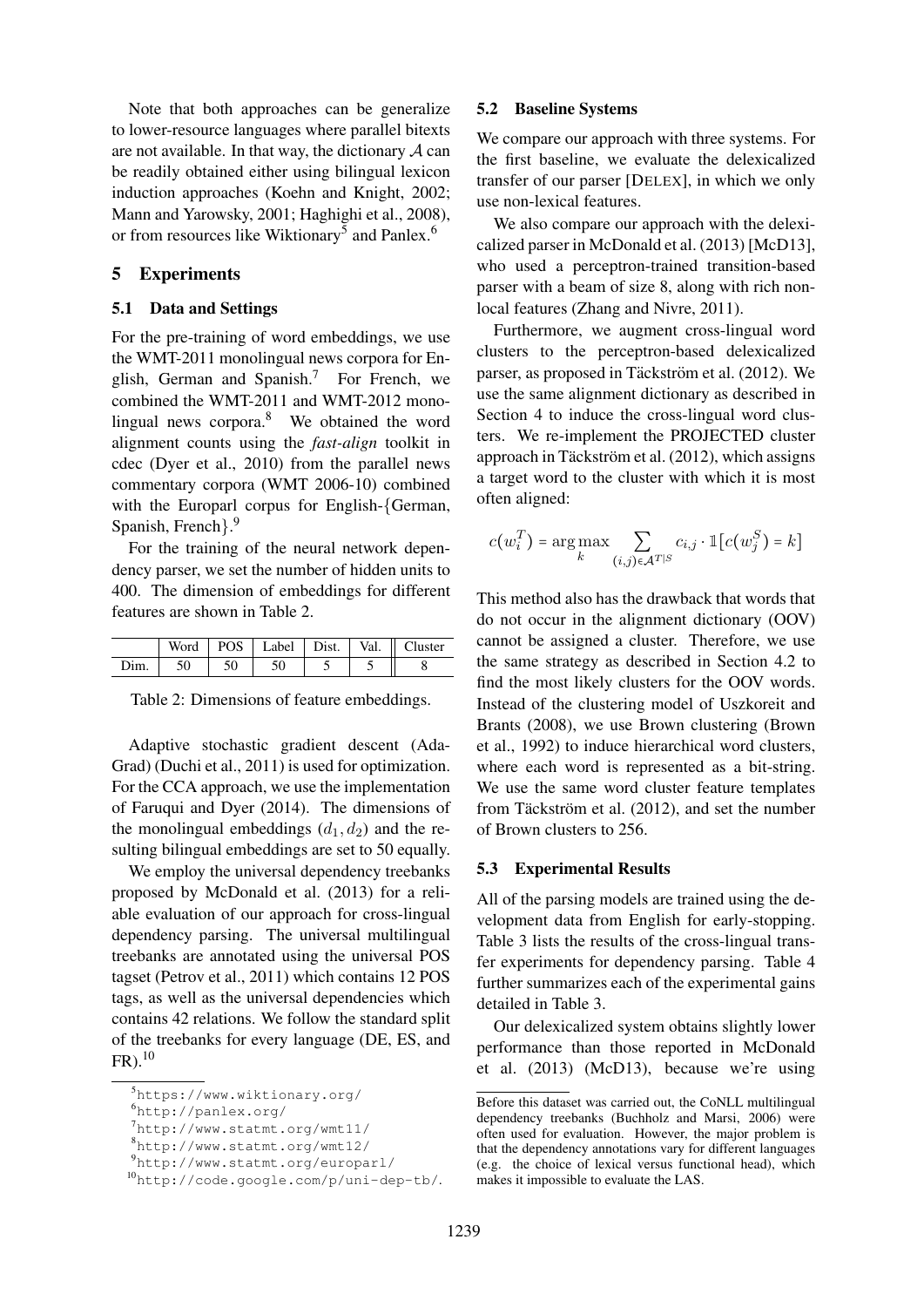|                     | Unlabeled Attachment Score (UAS) |       |       |       | Labeled Attachment Score (LAS) |                   |       |       |       |       |
|---------------------|----------------------------------|-------|-------|-------|--------------------------------|-------------------|-------|-------|-------|-------|
|                     | EN                               | DE    | ES    | FR    | AVG                            | EN                | DE    | ES    | FR    | AVG   |
| <b>DELEX</b>        | 83.67                            | 57.01 | 68.05 | 68.85 | 64.64                          | 79.42             | 47.12 | 56.99 | 57.78 | 53.96 |
| PROJ                | 91.96                            | 60.07 | 71.42 | 71.36 | 67.62                          | 90.48             | 49.94 | 61.76 | 61.55 | 57.75 |
| PROJ+Cluster        | 92.33                            | 60.35 | 71.90 | 72.93 | 68.39                          | 90.91             | 51.54 | 62.28 | 63.12 | 58.98 |
| <b>CCA</b>          | $90.62^{\dagger}$                | 59.42 | 68.87 | 69.58 | 65.96                          | 88.88             | 49.32 | 59.65 | 59.50 | 56.16 |
| CCA+Cluster         | $92.03^{\dagger}$                | 60.66 | 71.33 | 70.87 | 67.62                          | $90.49^{\dagger}$ | 51.29 | 61.69 | 61.50 | 58.16 |
| MCD13               | 83.33                            | 58.50 | 68.07 | 70.14 | 65.57                          | 78.54             | 48.11 | 56.86 | 58.20 | 54.39 |
| $MCD13*$            | 84.44                            | 57.30 | 68.15 | 69.91 | 65.12                          | 80.30             | 47.34 | 57.12 | 58.80 | 54.42 |
| $MCD13^* + Cluster$ | 90.21                            | 60.55 | 70.43 | 72.01 | 67.66                          | 88.28             | 50.20 | 60.96 | 61.96 | 57.71 |

Table 3: Cross-lingual transfer dependency parsing from English on the test dataset of 4 universal multilingual treebanks. Results measured by unlabeled attachment score (UAS) and labeled attachment score (LAS). ∗ denotes our re-implementation of MCD13. Since the model varies for different target languages in the CCA-based approach, † indicates the averaged UAS/LAS.

| <b>Experimental Contribution</b>             | DE/ES/FR Avg    |
|----------------------------------------------|-----------------|
| PROJ <i>vs.</i> DELEX                        | $+3.79(8.2\%)$  |
| CCA vs. DELEX                                | $+2.19(4.8\%)$  |
| PROJ vs. $MCD13*$                            | $+3.33(7.3\%)$  |
| $CCA vs. MCD13*$                             | $+1.74(3.8\%)$  |
| <b>PROJ+Cluster vs. PROJ</b>                 | $+1.23(2.9\%)$  |
| $CCA+Cluster vs. CCA$                        | $+2.00(4.6\%)$  |
| $MCD13* + Cluster vs. MCD13*$                | $+3.29(7.2\%)$  |
| <b>PROJ+Cluster vs. DELEX</b>                | $+5.02(10.9\%)$ |
| CCA+Cluster vs. DELEX                        | $+4.20(9.1\%)$  |
| PROJ+Cluster vs. $MCD13*$                    | $+4.46(9.8\%)$  |
| $CCA+Cluster vs. MCD13*$                     | $+3.74(8.2\%)$  |
| PROJ+Cluster vs. MCD13 <sup>*</sup> +Cluster | $+1.27(3.0\%)$  |
| $CCA+Cluster vs. MCD13*+Cluster$             | $+0.45$ (1.1%)  |

Table 4: Summary of each of the experimental gains detailed in Table 3, in both absolute LAS gain and relative error reduction. All gains are statistically significant using MaltEval at  $p < 0.01$ .<sup>12</sup>

greedy decoding and local training. Our reimplementation of (McDonald et al., 2013) attains comparable performance with MCD13.

For all languages we consider in this study, by using cross-lingual word embeddings either from alignment-based projection or CCA, we obtain statistically significant improvements against the delexicalized system, both in UAS and LAS.

Interestingly, we notice that PROJ consistently performs better than CCA by a significant margin, and is comparable to McD13∗+Cluster. We will give further analysis to this observation in Section 5.3.1 and 5.3.2.

Our framework is flexible for incorporating richer features simply by embedding them into continuous vectors. Thus we further embed the cross-lingual word cluster features into our model, together with the proposed cross-lingual word embeddings. The cluster feature template used here is similar to the POS tag feature templates:

| <b>Cluster features</b>                                                    |
|----------------------------------------------------------------------------|
| $E_{S_i}^c, E_{B_i}^c, i = 0, 1, 2$                                        |
| $E_{lc1(S_i)}^c, E_{rc1(S_i)}^c, E_{lc2(S_i)}^c, E_{rc2(S_i)}^c, i = 0, 1$ |
| $E_{lc1(lc1(S_i))}^c, E_{rc1(rc1(S_i))}^c, i = 0, 1$                       |

Table 5: Word cluster feature templates.

As shown in Table 3, additive improvements are obtained for both PROJ and CCA. Compared with our delexicalized system, the relative error is reduced by up to 13.1% in UAS, and up to 12.6% in LAS. The combined system further outperforms McD13∗ augmented with cluster features significantly .

# 5.3.1 Effect of Robust Projection

Since in both PROJ and the induction of crosslingual word clusters, we use *edit distance* measure for OOV words, we would like to see how this affects the performance of parsing.

Intuitively, higher coverage of projected words in the test dataset should promote the parsing performance more. To verify this, we further conduct experiments under both settings using the PROJ+Cluster model. Results are shown in Table 6. Improvements are observed for all languages when using robust projection with *edit distance* measure, especially for FR, where the highest coverage gain is obtained by robust projection.

### 5.3.2 Fine-tuning of Word Embeddings

Another reason for the effectiveness of PROJ over CCA lies in the fine-tuning of word embeddings while training the parser.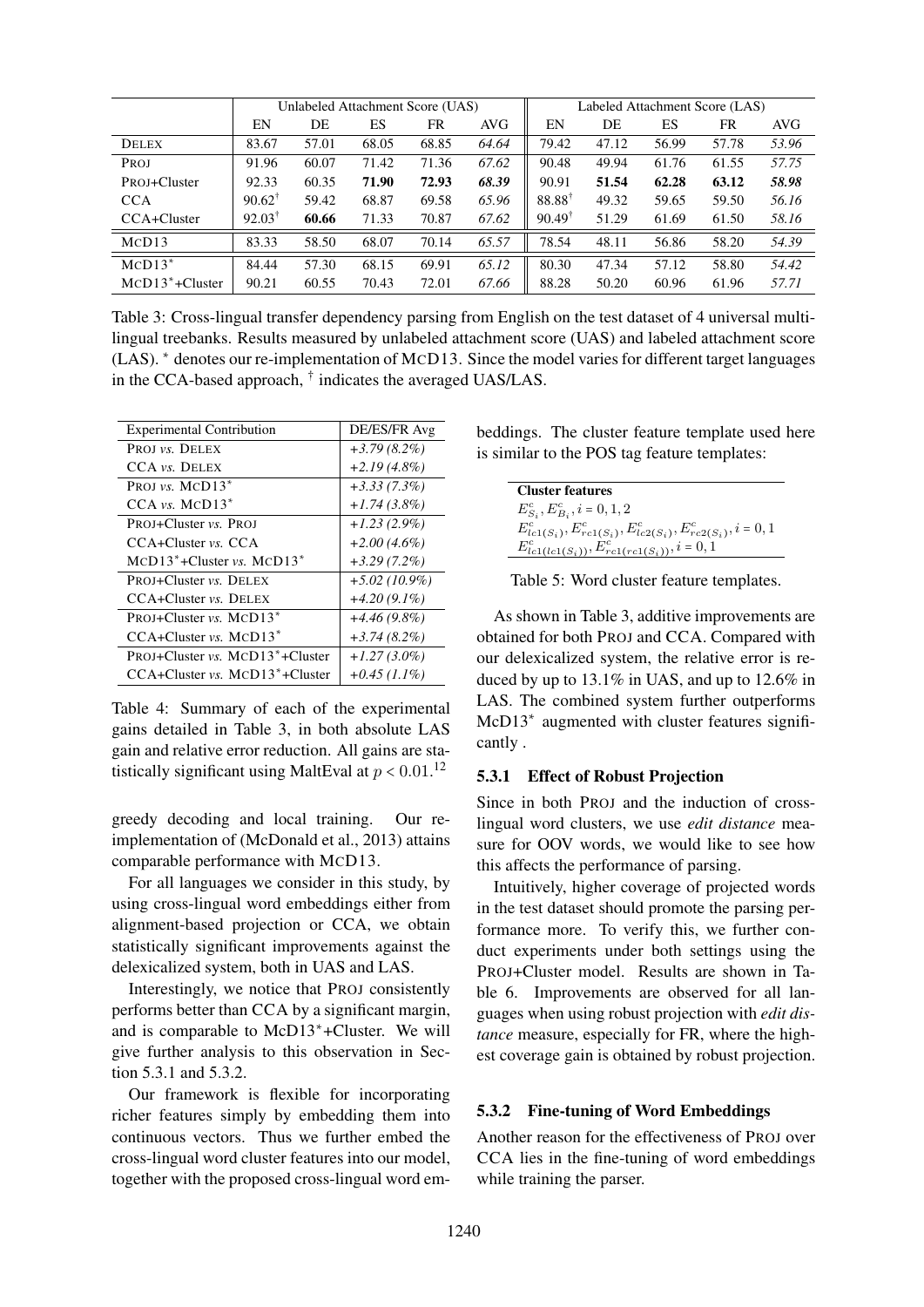|     |          | Simple | Robust | Δ       |
|-----|----------|--------|--------|---------|
| DE. | coverage | 91.37  | 94.70  | $+3.33$ |
|     | UAS      | 59.74  | 60.35  | $+0.61$ |
|     | LAS      | 50.84  | 51.54  | $+0.70$ |
| ES  | coverage | 94.51  | 96.67  | $+2.16$ |
|     | UAS      | 70.97  | 71.90  | $+0.93$ |
|     | LAS      | 61.34  | 62.28  | $+0.94$ |
| FR  | coverage | 90.83  | 97.60  | $+6.77$ |
|     | UAS      | 71.17  | 72.93  | $+1.76$ |
|     | LAS      | 61.72  | 63.12  | $+1.40$ |

Table 6: Effect of robust projection.

CCA can be viewed as a joint method for inducing cross-lingual word embeddings. When training the source language dependency parser with cross-lingual word embeddings derived from CCA, the EN word embeddings should be fixed. Otherwise, the translational equivalence will be broken. However, for PROJ, there is no such limitation. Word embeddings can be updated as other non-lexical feature embeddings, in order to obtain a more accurate dependency parser. We refer to this procedure as a *fine-tuning* process to the word embeddings. To verify the benefits of *fine-tuning*, we conduct experiments to see relative loss if word embeddings are fixed while training. Results are shown in Table 7, which indicates that *fine-tuning* indeed offers considerable help.

|    |     | Fix   | Fine-tune |         |
|----|-----|-------|-----------|---------|
| DE | UAS | 59.74 | 60.07     | $+0.33$ |
|    | LAS | 49.44 | 49.94     | $+0.50$ |
| ES | UAS | 70.10 | 71.42     | $+1.32$ |
|    | LAS | 61.31 | 61.76     | $+0.45$ |
| FR | UAS | 70.65 | 71.36     | $+0.71$ |
|    | LAS | 60.69 | 61.50     | $+0.81$ |

Table 7: Effect of fine-tuning word embeddings.

### 5.4 Compare with Existing Bilingual Word Embeddings

In this section, we compare our bilingual embeddings with several previous approaches in the context of dependency parsing. To the best of our knowledge, this is the first work on evaluation of bilingual word embeddings in syntactic tasks. The approaches we consider include the multi-task learning approach (Klementiev et al., 2012) [MTL], the bilingual auto-encoder approach (Chandar et al., 2014) [BIAE], the bilingual compositional vector model (Hermann and Blunsom, 2014) [BICVM], and the bilingual bag-ofwords approach (Gouws et al., 2014) [BILBOWA].

For MTL and BIAE, we adopt their released word embeddings directly due to the inefficiency of training.<sup>13</sup> For BICVM and BILBOWA, we rerun their systems on the same dataset as our previous experiments.<sup>14</sup> Results are summarized in Table 8. CCA and PROJ consistently outperforms all other approaches in all languages, and PROJ performs the best. The inferior performance of MTL and BIAE is partly due to the low word coverage. For example, they cover only 31% of words in the universal DE test treebank, whereas the CCA and PROJ covers over 70%. Moreover, BIAE, BICVM and BILBOWA are optimized using semantic-related objectives. So we suggest that they are probably not well fit for syntactic tasks.

It is worth noting that we don't assume/require bilingual parallel data in CCA and PROJ. What we need in practice is a bilingual lexicon for each paired languages. This is especially important for generalizing our approaches to lower-resource languages, where parallel texts are not available.

### 6 Related Studies

Existing approaches for cross-lingual dependency parsing can be divided into three categories: crosslingual annotation projection methods, jointly modeling methods and cross-lingual representation learning methods.

The cross-lingual annotation projection method is first proposed in Yarowsky et al. (2001) for shallower NLP tasks (POS tagging, NER, etc.). The central idea is to project the syntactic annotations from a resource-rich language to the target language through word alignments, and then train a supervised parser on the projected noisy annotations (Hwa et al., 2005; Smith and Eisner, 2009; Zhao et al., 2009; Jiang et al., 2011; Tiedemann, 2014; Tiedemann, 2015). Noises and errors introduced by the word alignment and annotation projection processes can be reduced with robust projection methods by using graph-based label propagation (Das and Petrov, 2011; Kim and Lee, 2012), or by incorporating auxiliary resources (Kim et al., 2012; Khapra et al., 2010).

The jointly modeling methods integrates the monolingual grammar induction with bilinguallyprojected dependency information (Liu et al., 2013), or linguistic constraints via posterior

<sup>&</sup>lt;sup>13</sup>The MTL embeddings are normalized before training.

<sup>&</sup>lt;sup>14</sup>BICVM only uses the bilingual parallel dataset.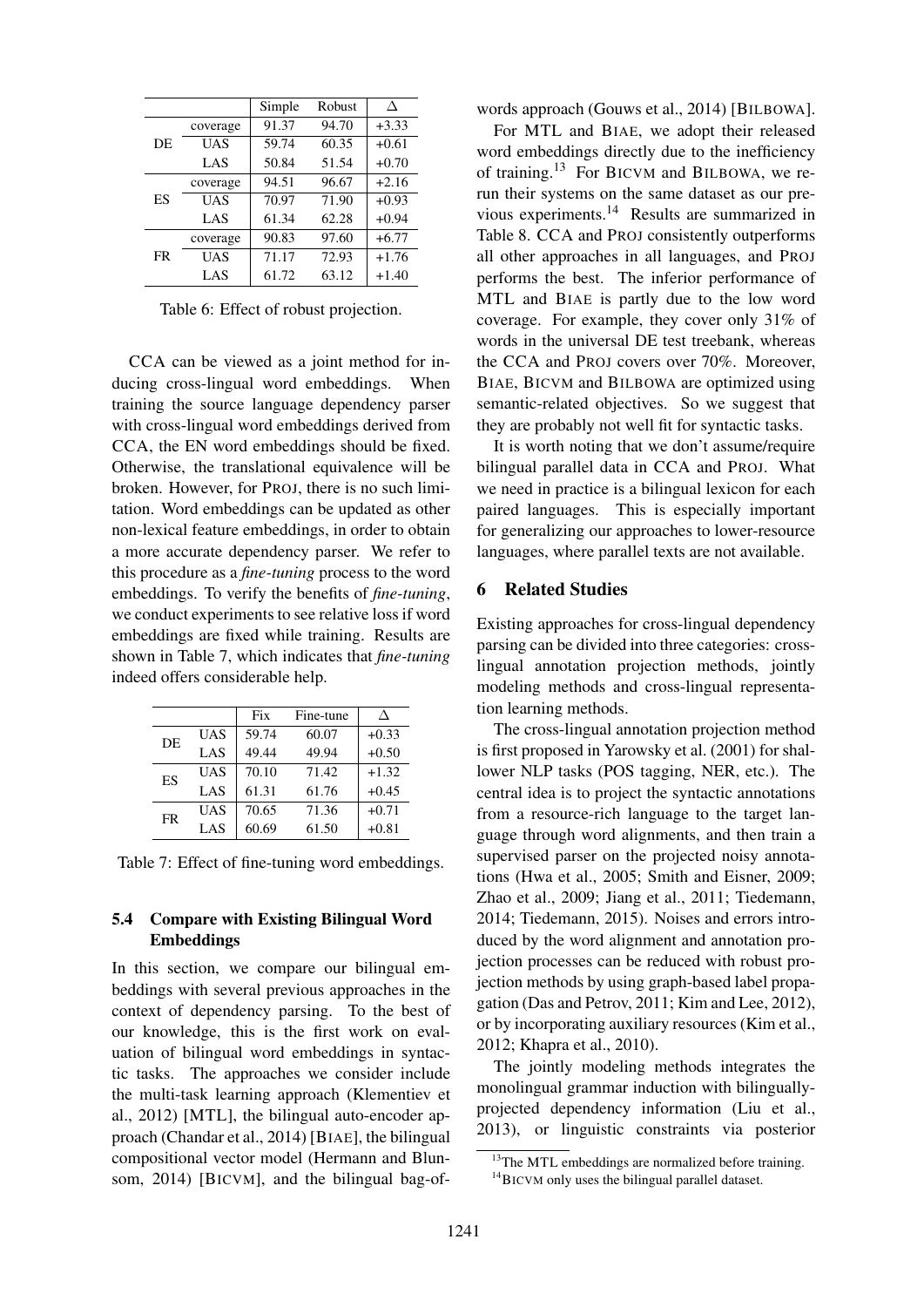|                                                                     |            | DE    | ES         |       |       | FR    |
|---------------------------------------------------------------------|------------|-------|------------|-------|-------|-------|
|                                                                     | <b>UAS</b> | LAS   | <b>UAS</b> | LAS   | UAS   | LAS.  |
| MTL (Klementiev et al., $2012$ ) <sup><math>\pm</math></sup>        | 57.70      | 47.13 | 68.04      | 58.78 | 67.66 | 57.30 |
| BIAE (Chandar et al., $2014$ ) <sup><math>\overline{ }</math></sup> | 53.74      | 43.68 | 58.81      | 46.66 | 60.10 | 49.47 |
| BICVM (Hermann and Blunsom, 2014)                                   | 56.30      | 46.99 | 67.78      | 58.08 | 69.13 | 58.13 |
| BILBOWA (Gouws et al., 2014)                                        | 51.65      | 41.83 | 65.02      | 54.35 | 63.35 | 51.65 |
| <b>CCA</b>                                                          | 59.42      | 49.32 | 68.87      | 59.65 | 69.58 | 59.50 |
| PROJ                                                                | 60.07      | 49.94 | 71.42      | 61.76 | 71.36 | 61.55 |

Table 8: Comparison with existing bilingual word embeddings. <sup>‡</sup>For MTL and BIAE, we use their released bilingual word embeddings.

regularization (Ganchev et al., 2009), manually constructed universal dependency parsing rules (Naseem et al., 2010) and manually specified typological features (Naseem et al., 2012). Besides dependency parsing, the joint modeling method has also been applied for other multilingual NLP tasks, including NER (Che et al., 2013; Wang and Manning, 2014), SRL (Zhuang and Zong, 2010; Titov and Klementiev, 2012) and WSD (Guo and Diab, 2010).

The cross-lingual representation learning method aims at building connections across different languages by inducing languageindependent feature representations. After that, a parser can be trained at the source-language side within the induced feature space, and directly be applied to the target language. Typical approaches include cross-lingual word clustering (Täckström et al., 2012) which is employed in this paper as a baseline, projection features (Durrett et al., 2012). Xiao and Guo (2014) learns cross-lingual word embeddings and apply them with MSTParser for linguistic transfer, which inspires this work.

It is worth mentioning that remarkable results on the universal dependency treebanks have been achieved by using annotation projection method (Tiedemann, 2014), treebank translation method (Tiedemann and Nivre, 2014), and distribution transferring method (Ma and Xia, 2014). Unlike our approach, all of these methods involve training a parser at the target language side. Parallel bitexts are required in these methods, which limits their scalability to lower-resource languages. That said, these methods have the advantage that they are capable of capturing some language-specific syntactic patterns which our approach cannot.<sup>15</sup> These two kinds of approaches

are complementary, and can be integrated to push the performance further.

# 7 Conclusion

This paper proposes a novel framework based on distributed representations for cross-lingual dependency parsing. Two algorithms are proposed for the induction of cross-lingual word representations: robust projection and CCA, which bridge the *lexical feature gap*.

Experiments show that by using cross-lingual word embeddings derived from either approach, the transferred parsing performance can be improved significantly against the delexicalized system. A notable observation is that our projection method performs significantly better than CCA, a joint method. Additionally, our framework is flexibly able to incorporate the cross-lingual word cluster features, with further significant gains in each use. The combined system significantly outperforms the delexicalized system on all languages, by an average of 10.9% error reduction on LAS, and further significantly outperforms Mc-Donald et al. (2013) augmented with projected cluster features.<sup>16</sup>

### Acknowledgments

We are grateful to Manaal Faruqui for providing the bilingual resources. We thank Ryan McDonald for pointing out the evaluation issue in the experiment. We also thank Sharon Busching for the proofreading and the anonymous reviewers for the insightful comments and suggestions. This work was supported by the National Key Basic Research Program of China via grant 2014CB340503 and the National Natural Science Foundation of China (NSFC) via grant 61133012 and 61370164.

<sup>&</sup>lt;sup>15</sup>For example, in Spanish and French, adjectives often appears after nouns, thus forming a right-directed arc labeled by *amod*, whereas in English, the *amod* arcs are mostly leftdirected.

 $^{16}$ Our system is publicly available at https:// github.com/jiangfeng1124/acl15-clnndep.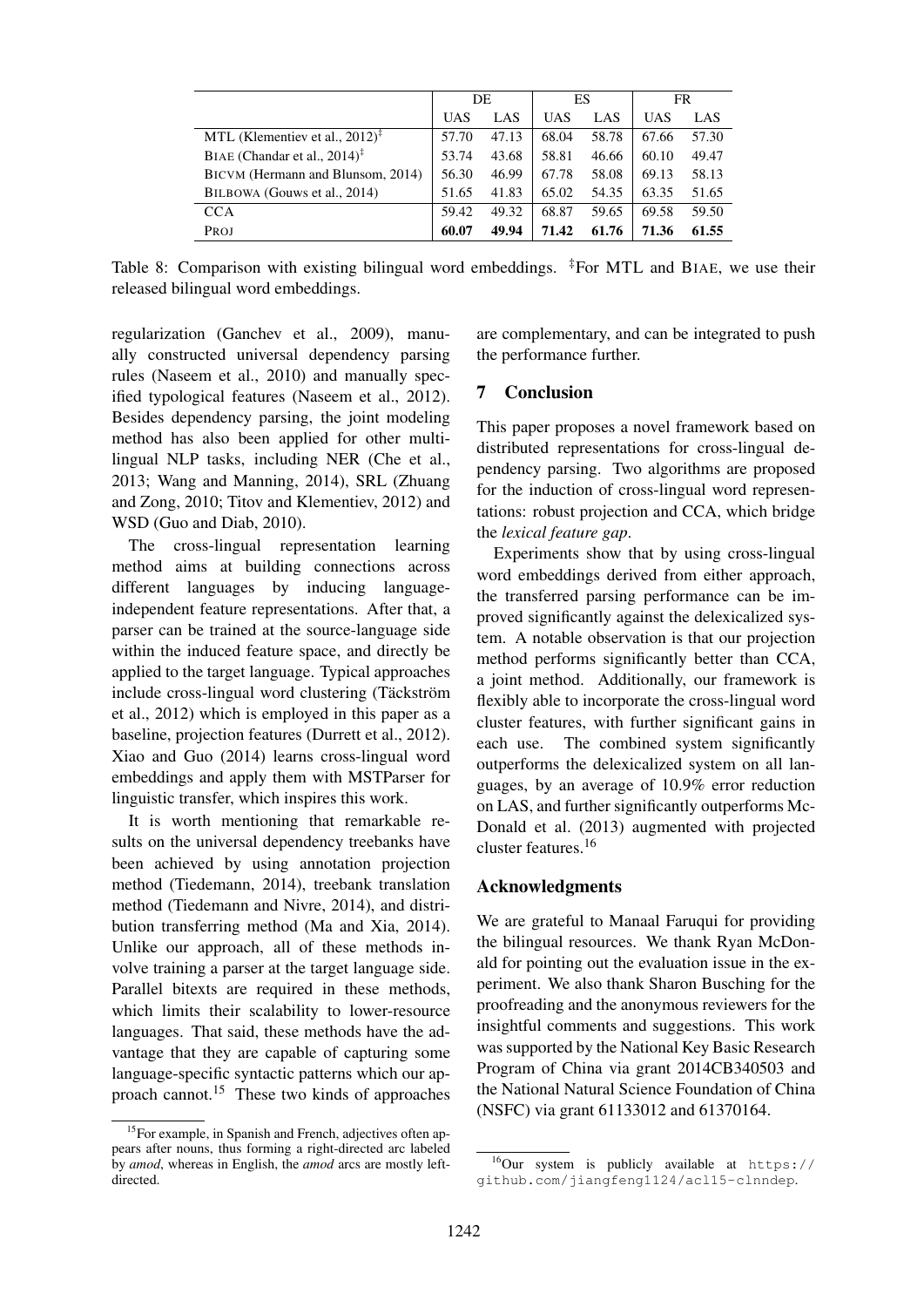#### References

- Peter F Brown, Peter V Desouza, Robert L Mercer, Vincent J Della Pietra, and Jenifer C Lai. 1992. Class-based n-gram models of natural language. *Computational linguistics*, 18(4):467–479.
- Sabine Buchholz and Erwin Marsi. 2006. Conll-x shared task on multilingual dependency parsing. In *CoNLL*, pages 149–164.
- Yuan Cao and Sanjeev Khudanpur. 2014. Online learning in tensor space. In *ACL*, pages 666–675.
- Sarath Chandar, Stanislas Lauly, Hugo Larochelle, Mitesh Khapra, Balaraman Ravindran, Vikas Raykar, and Amrita Saha. 2014. An autoencoder approach to learning bilingual word representations. In *NIPS*, pages 1853–1861.
- Wanxiang Che, Mengqiu Wang, Christopher D. Manning, and Ting Liu. 2013. Named entity recognition with bilingual constraints. In *NAACL*, pages 52–62.
- Danqi Chen and Christopher D Manning. 2014. A fast and accurate dependency parser using neural networks. In *EMNLP*, pages 740–750.
- Ronan Collobert, Jason Weston, Léon Bottou, Michael Karlen, Koray Kavukcuoglu, and Pavel Kuksa. 2011. Natural language processing (almost) from scratch. *JMLR*, 12:2493–2537.
- Dipanjan Das and Slav Petrov. 2011. Unsupervised part-of-speech tagging with bilingual graph-based projections. In *ACL*, pages 600–609.
- Marie-Catherine De Marneffe and Christopher D Manning. 2008. The stanford typed dependencies representation. In *Coling 2008: Proceedings of the workshop on Cross-Framework and Cross-Domain Parser Evaluation*, pages 1–8.
- Marie-Catherine De Marneffe, Bill MacCartney, Christopher D Manning, et al. 2006. Generating typed dependency parses from phrase structure parses. In *LREC*, volume 6, pages 449–454.
- John Duchi, Elad Hazan, and Yoram Singer. 2011. Adaptive subgradient methods for online learning and stochastic optimization. *JMLR*, 12:2121–2159.
- Greg Durrett, Adam Pauls, and Dan Klein. 2012. Syntactic transfer using a bilingual lexicon. In *EMNLP*, pages 1–11, July.
- Chris Dyer, Adam Lopez, Juri Ganitkevitch, Johnathan Weese, Ferhan Ture, Phil Blunsom, Hendra Setiawan, Vladimir Eidelman, and Philip Resnik. 2010. cdec: A decoder, alignment, and learning framework for finite-state and context-free translation models. In *ACL*.
- Manaal Faruqui and Chris Dyer. 2014. Improving vector space word representations using multilingual correlation. In *EACL*, pages 462–471.
- Kuzman Ganchev, Jennifer Gillenwater, and Ben Taskar. 2009. Dependency grammar induction via bitext projection constraints. In *ACL-IJCNLP*, pages 369–377.
- Stephan Gouws, Yoshua Bengio, and Greg Corrado. 2014. Bilbowa: Fast bilingual distributed representations without word alignments. *arXiv preprint arXiv:1410.2455*.
- Weiwei Guo and Mona Diab. 2010. Combining orthogonal monolingual and multilingual sources of evidence for all words wsd. In *ACL*, pages 1542– 1551, July.
- Jiang Guo, Wanxiang Che, Haifeng Wang, and Ting Liu. 2014. Revisiting embedding features for simple semi-supervised learning. In *EMNLP*, pages  $110 - 120$ .
- Aria Haghighi, Percy Liang, Taylor Berg-Kirkpatrick, and Dan Klein. 2008. Learning bilingual lexicons from monolingual corpora. In *ACL*, volume 2008, pages 771–779.
- Karl Moritz Hermann and Phil Blunsom. 2014. Multilingual models for compositional distributed semantics. In *ACL*, pages 58–68, June.
- Rebecca Hwa, Philip Resnik, Amy Weinberg, Clara Cabezas, and Okan Kolak. 2005. Bootstrapping parsers via syntactic projection across parallel texts. *Natural language engineering*, 11(03):311–325.
- Wenbin Jiang, Qun Liu, and Yajuan Lv. 2011. Relaxed cross-lingual projection of constituent syntax. In *EMNLP*, pages 1192–1201.
- Mitesh Khapra, Saurabh Sohoney, Anup Kulkarni, and Pushpak Bhattacharyya. 2010. Value for money: Balancing annotation effort, lexicon building and accuracy for multilingual wsd. In *COLING*, pages 555–563.
- Seokhwan Kim and Gary Geunbae Lee. 2012. A graph-based cross-lingual projection approach for weakly supervised relation extraction. In *ACL*, pages 48–53.
- Sungchul Kim, Kristina Toutanova, and Hwanjo Yu. 2012. Multilingual named entity recognition using parallel data and metadata from wikipedia. In *ACL*, pages 694–702.
- Dan Klein and Christopher D Manning. 2004. Corpusbased induction of syntactic structure: Models of dependency and constituency. In *ACL*, page 478.
- Alexandre Klementiev, Ivan Titov, and Binod Bhattarai. 2012. Inducing crosslingual distributed representations of words. In *COLING*, pages 1459–1474.
- Philipp Koehn and Kevin Knight. 2002. Learning a translation lexicon from monolingual corpora. In *Proceedings of the ACL-02 workshop on Unsupervised lexical acquisition-Volume 9*, pages 9–16.